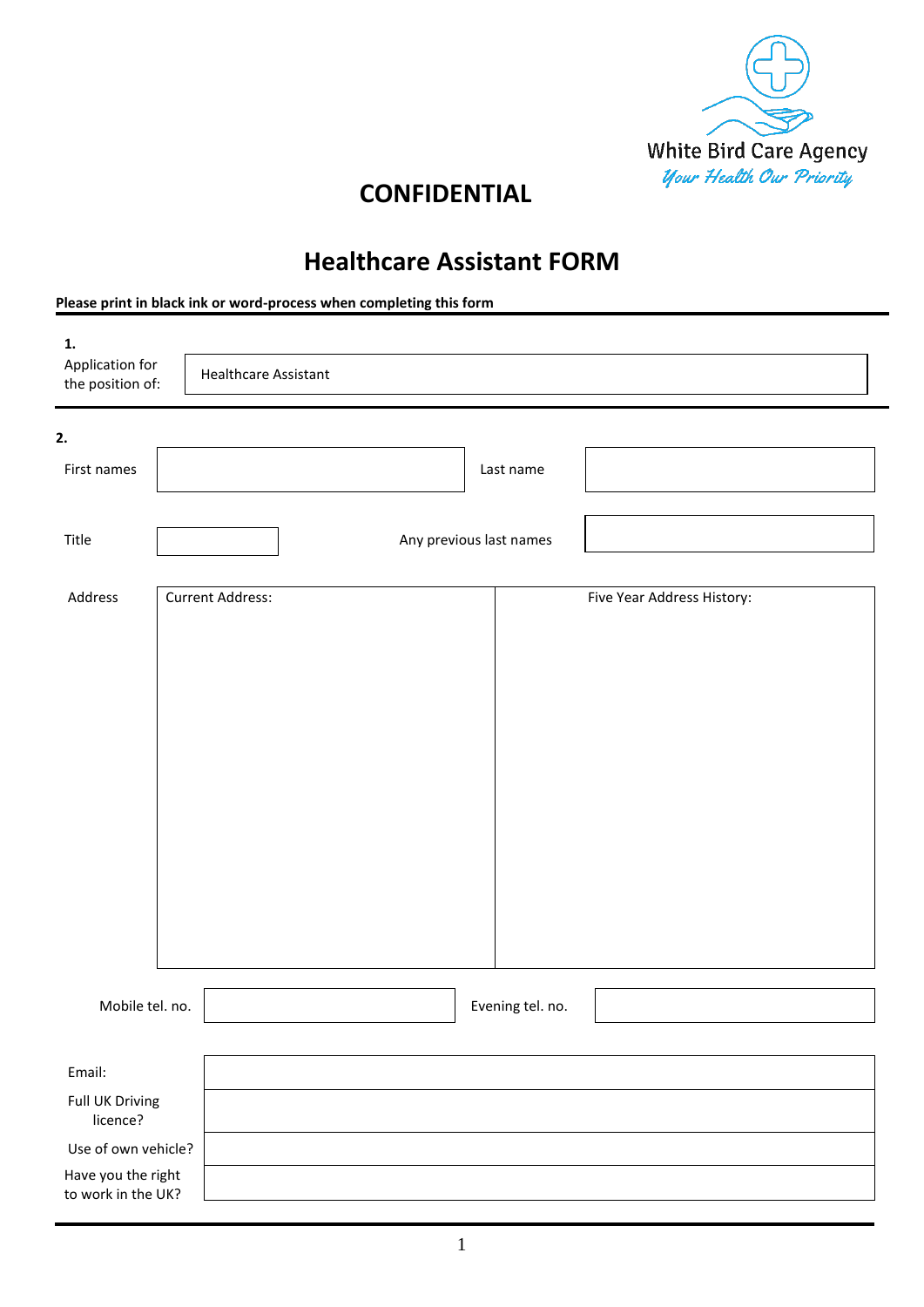#### **3. Education** (Secondary, Further / Higher)

| Establishment (name and town) | From | ${\tt To}$ | Qualifications / Grade / Date awarded |
|-------------------------------|------|------------|---------------------------------------|
|                               |      |            |                                       |
|                               |      |            |                                       |
|                               |      |            |                                       |
|                               |      |            |                                       |
|                               |      |            |                                       |
|                               |      |            |                                       |
|                               |      |            |                                       |
|                               |      |            |                                       |
|                               |      |            |                                       |
|                               |      |            |                                       |
|                               |      |            |                                       |

### **4. Job related training** (include membership of professional institutes, vocational and non-vocational courses)

| Institute / Courses studied | From | To | Standard or level achieved and date awarded |
|-----------------------------|------|----|---------------------------------------------|
|                             |      |    |                                             |
|                             |      |    |                                             |
|                             |      |    |                                             |
|                             |      |    |                                             |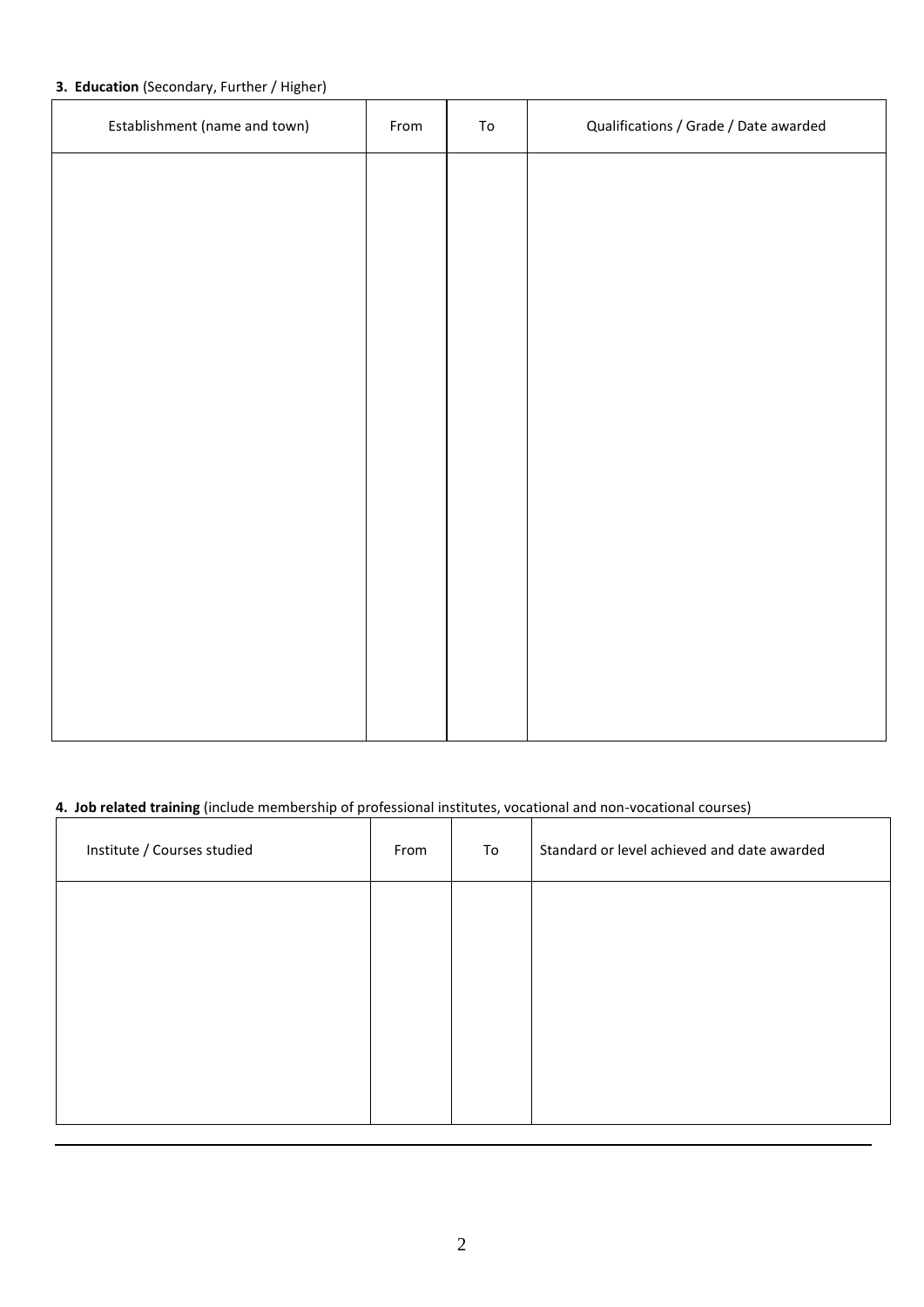#### **5. Employment history**

If this is going to be your first job after leaving school or college you may wish to give details of any holiday, weekend, evening jobs or work experience placements. **A continuous employment history is required from when you left full-time education.**

# **Current employer** Employer name/department Address Post held and Date appointed Date appointed Notice period

#### **Previous** *experience (most recent employer first). Please include details of gaps in employment here.* **Please attach continuation sheets if necessary.**

| Post held | Date  |  |              |      | Reason         |
|-----------|-------|--|--------------|------|----------------|
|           | Month |  | Month        | Year | for<br>leaving |
|           |       |  |              |      |                |
|           |       |  |              |      |                |
|           |       |  |              |      |                |
|           |       |  |              |      |                |
|           |       |  |              |      |                |
|           |       |  | From<br>Year |      | To             |

#### **6. Reasons for applying for this position:**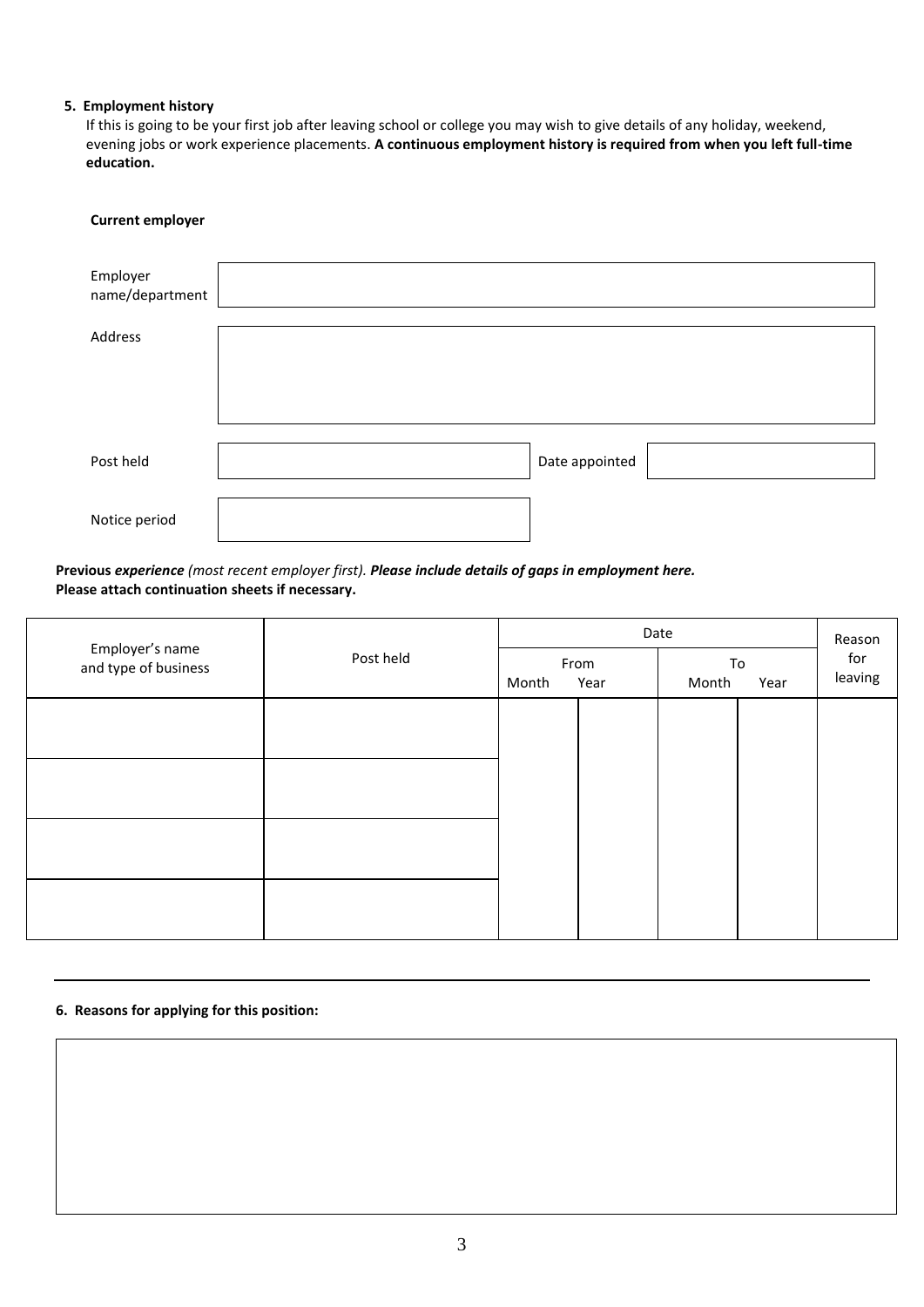#### **7. Experience and personal skills**

#### **Please give details of all experience, skills and abilities relevant to this position.**

If you have had a break from paid work it is important to include details of any voluntary work or unpaid duties you have performed, particularly any positions of responsibility held, eg Parent Governor, play school assistant, committee member, VSO, Treasurer of a club, CAB volunteer etc.

**8. Additional relevant interests** (Such as membership of any club, leisure activities and hobbies)

#### **9. References**

Please give details below of two people who can provide information that will confirm your suitability for this position. **Where appropriate one person should be your current or most recent employer;** the other should be someone who has known you in a professional capacity. References will be sought on short listed candidates and previous employers may be contacted to verify particular experience or qualifications before interview. Current or previous employers will be asked about disciplinary offences relating to vulnerable individuals including penalties that are "time expired" and any vulnerable adults concerns. **Please mark X against a referee you do not want us to contact at this stage.**

#### **1 st Reference**

| Name             | Position    |
|------------------|-------------|
| Company          |             |
| Address          |             |
| Daytime tel. no. | Email:<br>4 |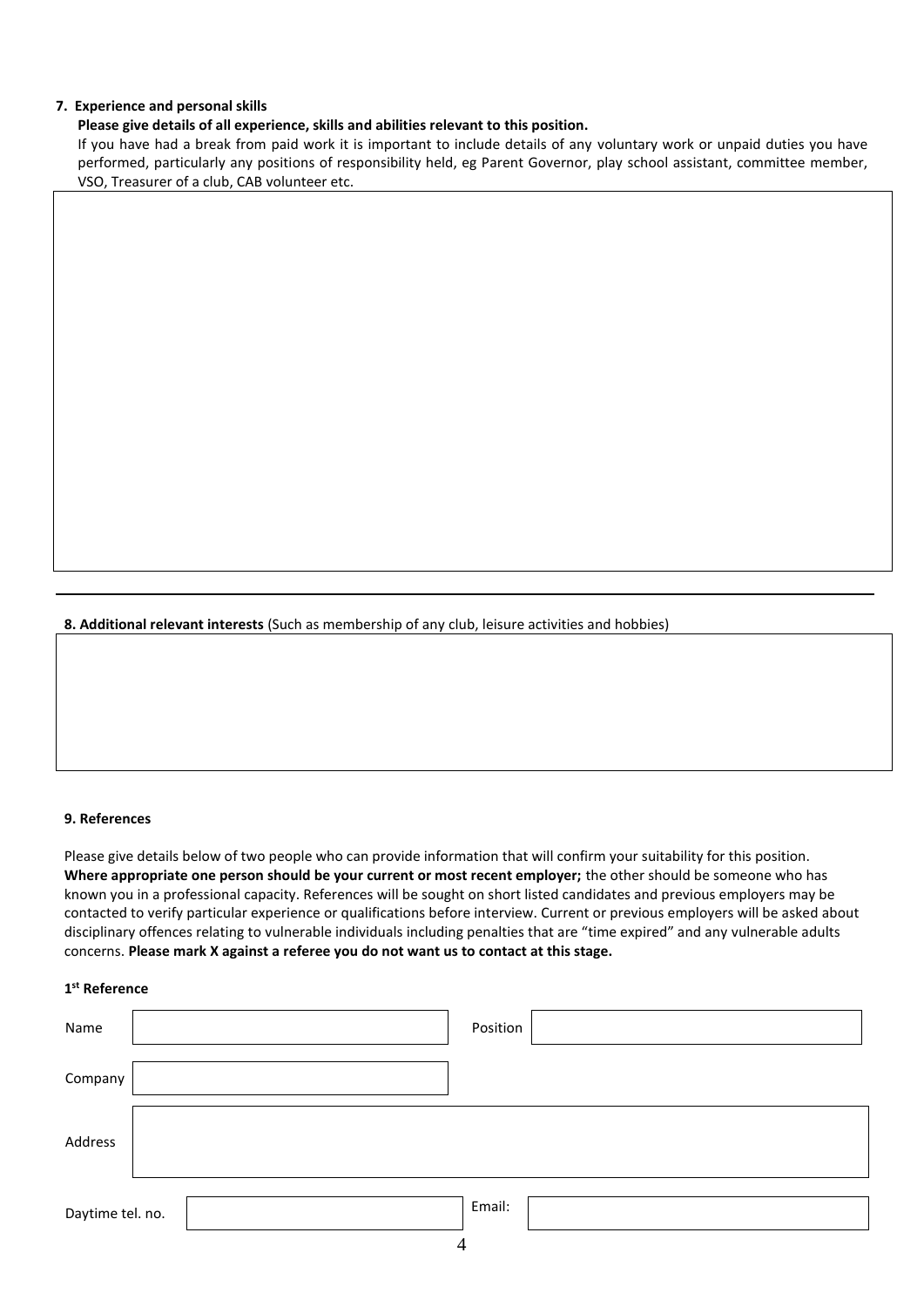#### **2 nd Reference**

| Name             | Position |
|------------------|----------|
| Company          |          |
| Address          |          |
| Daytime tel. no. | Email:   |

#### **10. Rehabilitation of Offenders Act 1974 (Exemptions) Order 1975**

This post is covered by the **Rehabilitation of Offenders Act 1974 (Exemptions) Order 1975** because it is a position that involves working directly with vulnerable adults or young people. You are therefore required to declare whether you have any criminal convictions (or cautions or bind-overs) including those that are **'spent'.**

I have no convictions, cautions or bind overs, which include those regarded as 'spent' that are not "protected" as defined by the Rehabilitation of Offenders Act 1974 (Exceptions) Order 1975 (as amended in 2013) \* YES NO

I enclose details of convictions, cautions or bind overs, which include those regarded as 'spent' that are not "protected" as defined by the Rehabilitation of Offenders Act 1974 (Exceptions) Order 1975 (as amended in 2013) \* If Yes, please give details including dates on a separate sheet, place the sheet in a sealed envelope marked for the attention of the Chair of the shortlisting panel and enclose it. If submitting electronically, attach it with this form.



Are you included in any list of people barred from working with vulnerable adults by the Independent Safeguarding Authority (ISA) or the Care Quality Commission (CQC)? **YES NO**

#### **PLEASE NOTE;**

- If your application is successful, prior to taking up your post, you will be required to undergo a **Formal Disclosure** process through the **Disclosure and Barring Service**. This will require you to complete a separate CRB application form and to provide a range of more than one piece of documentary evidence of your identity.
- Although a criminal record **involving offences against vulnerable adults** is likely to debar you from appointment of this type of post, the existence of other criminal convictions will not necessarily be a bar to employment.
- Any criminal record information arising out of the disclosure process will be discussed with you before any final decision is made about your employment.
- **It is a criminal offence to apply for or accept a position (paid or unpaid) working with vulnerable adults if you are excluded from such work by virtue of a court order or exclusion by the ISA and or the CQC.**
- Copies of disclosure certificates are retained by White Bird Care Agency until after the commencement of employment. The fact that a disclosure has been processed, with dates, is then recorded on our computerised personnel record system and the disclosure certificate itself is destroyed, in accordance with the Data Protection Act 1998.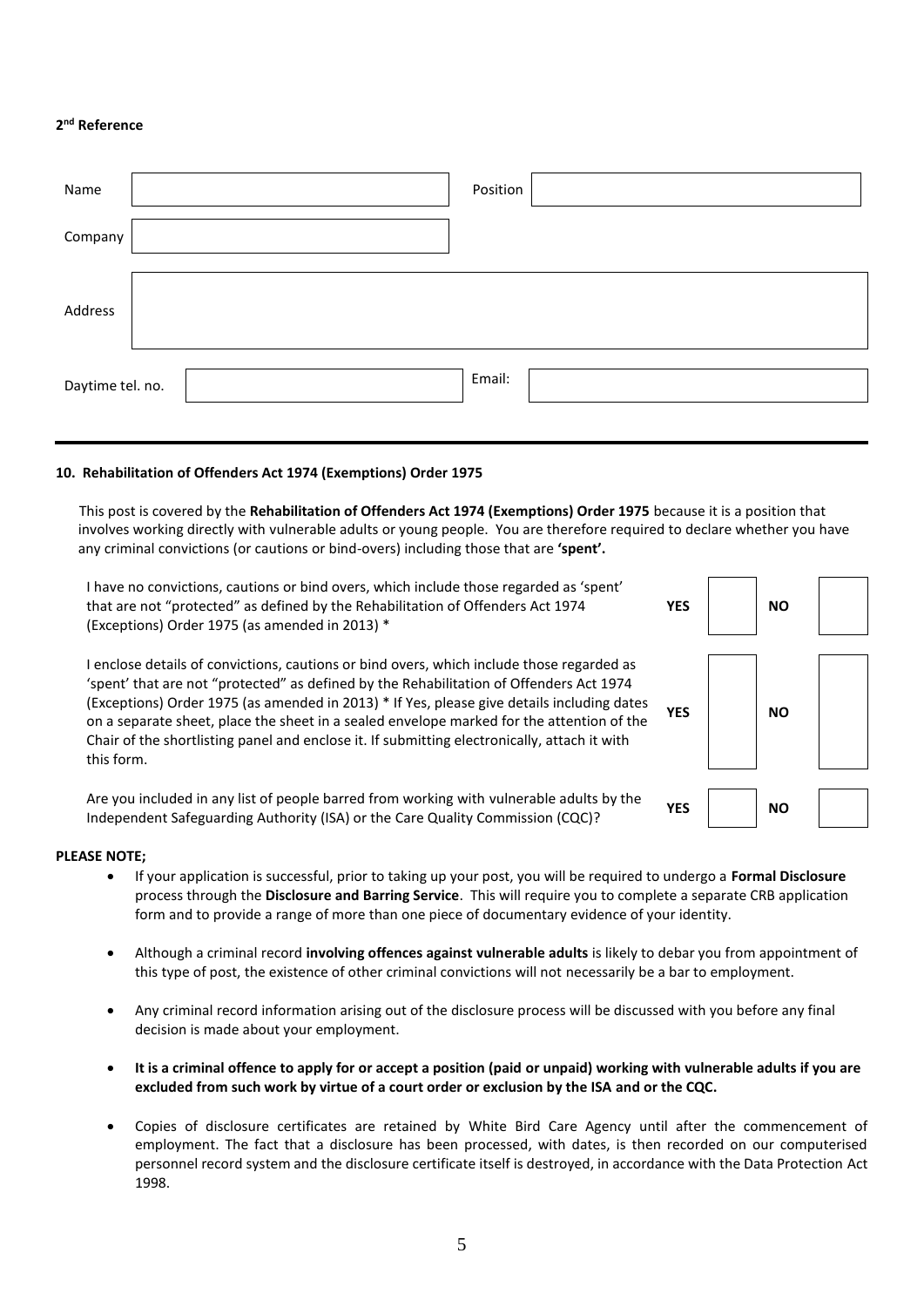• White Bird Care Agency is committed to safeguarding and promoting the welfare of vulnerable adults and expects all staff and volunteers to share this commitment. It is our aim that all vulnerable adults fulfil their potential.

*\* The amendments to the Exceptions Order 1975 (2013) provide that certain spent convictions and cautions are 'protected' and are not subject to disclosure to employers and cannot be taken into account. Guidance and criteria on the filtering of these cautions and convictions can be found at the Disclosure and Barring Service website: [https://www.gov.uk/government/publications/dbs](https://www.gov.uk/government/publications/dbs-filtering-guidance)[filtering-guidance](https://www.gov.uk/government/publications/dbs-filtering-guidance)*

#### **11. Where did you see the advertisement for this position?**

#### **12. Further information and declaration**

| <b>Current Salary</b>            |                                                  | Grade (if applicable) |           |  |
|----------------------------------|--------------------------------------------------|-----------------------|-----------|--|
| <b>Other allowances</b>          |                                                  |                       |           |  |
|                                  | National insurance number                        |                       |           |  |
| permit) to take up this position | Would you require sponsorship (previously a work | <b>YES</b>            | <b>NO</b> |  |

Canvassing in any form may disqualify you from employment. If you have a direct relationship with the Proprietor, or a member of the Board of Directors or a senior employee of White Bird Care Agency, please state their name(s) and the nature of the relationship.

#### **13. Equal Opportunities**

It is the policy of White Bird Care Agency to provide equal employment opportunities for all qualified individuals; and, to prohibit discrimination in employment on any basis protected by applicable law, including but not limited to race, colour, religion or belief, marital status, sex, sexual orientation, ancestry, national origin, age, medical condition or disability. White Bird Care Agency promotes equal employment opportunities in all aspects of employment through positive employment policies and practices. The School will make reasonable adjustments to accommodate disabilities of both successful applicants and prospective applicants.

**14.** I understand that if I am appointed, personal information about me will be computerised for personnel / employee administrative purposes in accordance with the Data Protection Act 2018. This may include analysis for management purposes and statutory returns.

In signing this form I give my authority for use of my personal data for these purposes.

I hereby confirm that the information I have given above is true.

I understand that, should any of the particulars I provide in this application be found to be false within my knowledge, or should there be any wilful omission of material fact, this may be reported to the Police as well as leading to my application being rejected or the contract being null and void if I have already been appointed.